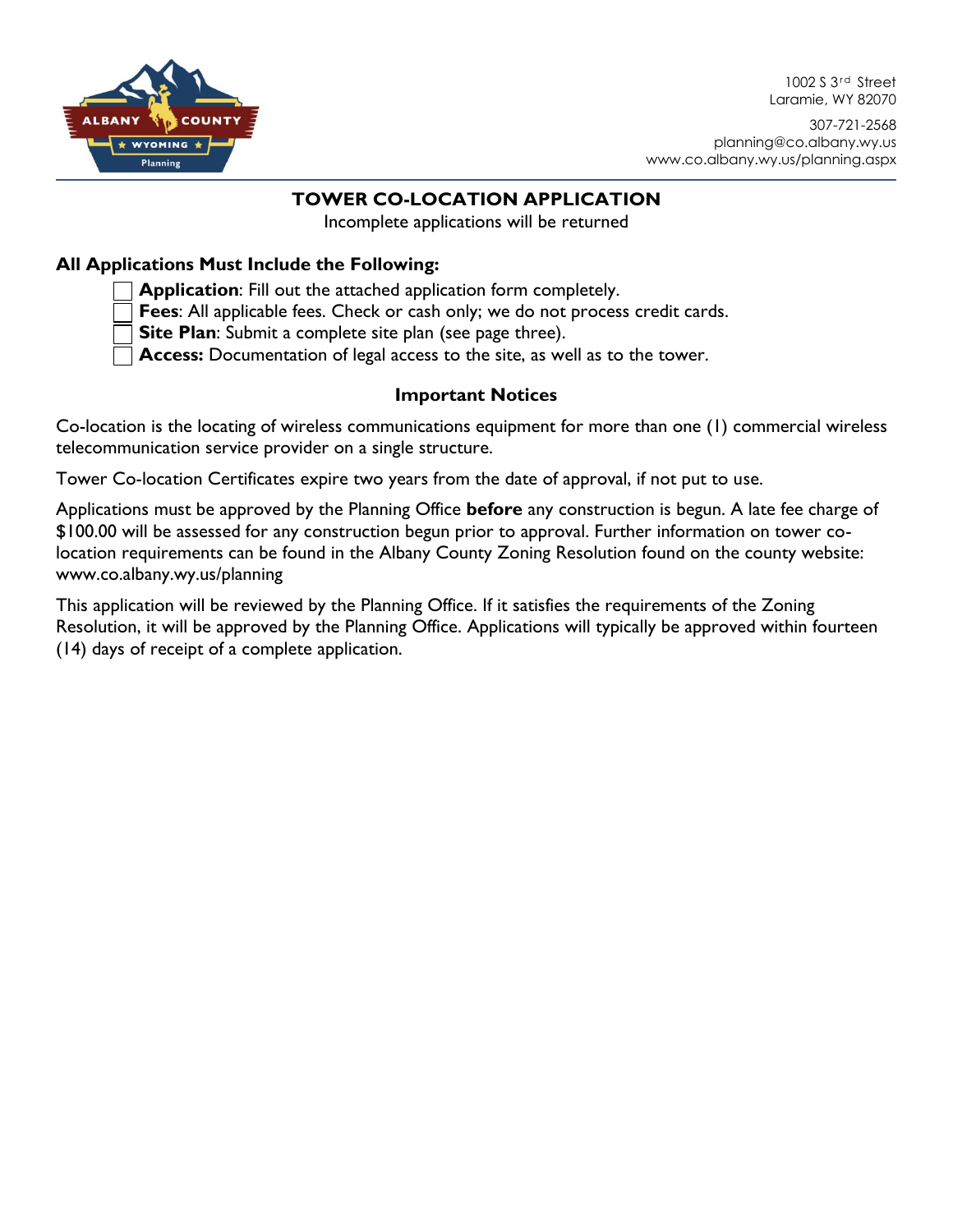## **ONE APPLICATION PER CO-LOCATION**

Incomplete applications will be returned

| Applicant                                                           |                        |  |      |           |           |       |            |            |  |
|---------------------------------------------------------------------|------------------------|--|------|-----------|-----------|-------|------------|------------|--|
| <b>Mailing Address</b>                                              |                        |  |      |           |           |       |            |            |  |
| City                                                                |                        |  |      |           | <b>ST</b> |       |            | <b>ZIP</b> |  |
| Phone                                                               |                        |  | Cell |           |           | Email |            |            |  |
| Tower Address (if assigned)                                         |                        |  |      |           |           |       |            |            |  |
|                                                                     |                        |  |      |           |           |       |            |            |  |
| <b>Tower Owner</b>                                                  |                        |  |      |           |           |       |            |            |  |
|                                                                     | <b>Mailing Address</b> |  |      |           |           |       |            |            |  |
| City                                                                |                        |  |      | <b>ST</b> |           |       | <b>ZIP</b> |            |  |
| Phone                                                               |                        |  | Cell |           |           | Email |            |            |  |
|                                                                     |                        |  |      |           |           |       |            |            |  |
| <b>Property Owner</b>                                               |                        |  |      |           |           |       |            |            |  |
| <b>Mailing Address</b>                                              |                        |  |      |           |           |       |            |            |  |
| City                                                                |                        |  |      |           | <b>ST</b> |       |            | <b>ZIP</b> |  |
| Phone                                                               |                        |  | Cell |           |           | Email |            |            |  |
|                                                                     |                        |  |      |           |           |       |            |            |  |
| Fill in legal description if a Rural Address has not been assigned. |                        |  |      |           |           |       |            |            |  |
| Legal Description                                                   |                        |  |      |           |           |       |            |            |  |

# **APPLICATION SIGNATURES AND ACCESS PERMISSION**

**Right to ingress property for assessment, evaluation and inspections.**

I hereby grant authorized Albany County Personnel the right to enter onto this said land for any and all inspection purposes necessary to exercise this permit. I certify, to the best of my knowledge, that all information submitted with this application is true and correct.

| Applicant Signature (REQUIRED): | Date: |
|---------------------------------|-------|
| Printed Name of Applicant:      |       |
| Property Owner Signature*:      | Date: |
| Printed Name of Property Owner: |       |
| Tower Owner Signature*:         | Date: |
| Printed name of Tower Owner:    |       |

If you do not have full ownership of the property, you (as the applicant) and the owner must sign the application as proof of permission to access the property and make modifications to the tower. Proper documentation of permission to access the tower may be provided in lieu of a signature by the owner of the tower or property owner.

| FOR OFFICE USE ONLY: |                      |  |       |  |  |         |  |           |                      |  |
|----------------------|----------------------|--|-------|--|--|---------|--|-----------|----------------------|--|
| ZC-                  |                      |  | TYPE: |  |  |         |  |           | CHECK#               |  |
| PIN#                 | $05 -$               |  |       |  |  | ZONING: |  |           | <b>RECEIPT#</b>      |  |
| <b>SITE ADDRESS</b>  |                      |  |       |  |  |         |  |           | <b>RECEIVED</b>      |  |
|                      | <b>MAP REFERENCE</b> |  | n-    |  |  |         |  | <b>OI</b> | <b>APPROVAL DATE</b> |  |